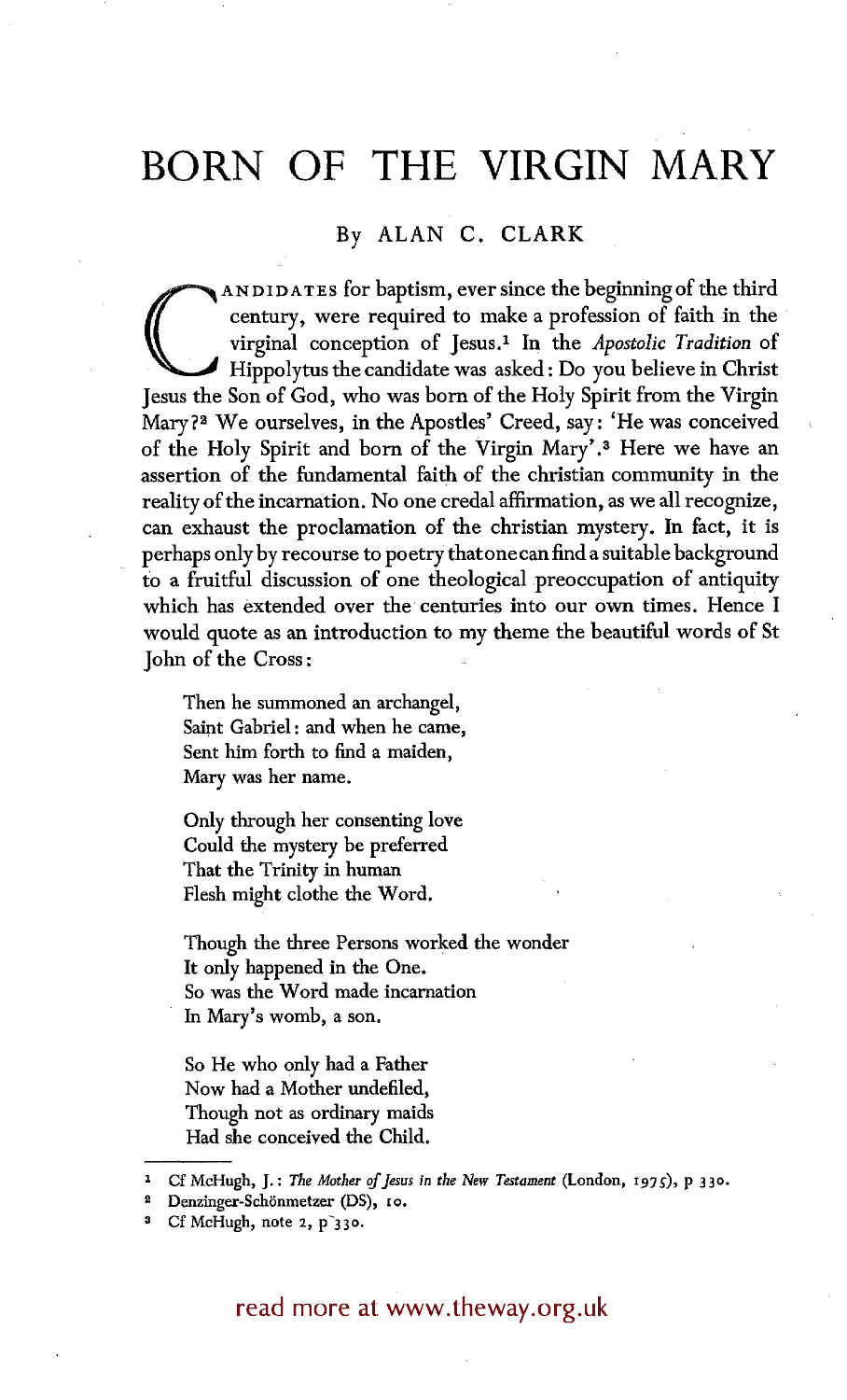By Mary, and with her own flesh He was clothed in His own frame: Both Son of God and Son of Man Together had one name. 4

'Though not as ordinary maids had she conceived the Child' - a tender profession of faith in the virgin birth. This is not, however, the theological preoccupation of antiquity to which this paper is addressed. By some twist of history the basic doctrine of the virginal *conception* of Christ has come to be styled the doctrine of the virgin birth. Normally no confusion arises in people's minds over what, at first sight, seems inappropriate terminology. But if one enters the field of systematic theology, then it is dangerous to ignore a distinction between the virginal conception of Jesus and the virginal birth of Jesus, between the manner of his conception by the Holy Spirit and the circumstances and conditions in which his *being born* affected the virginity of his mother. It is one thing to say that our Lady conceived by the Holy Spirit and therefore without the agency of man; it is quite another to say that God intervened at the time of our Lord's birth in order to preserve the physical signs of virginal integrity in the person of his mother. Whereas the first statement is primarily a statement about the son, the second is almost totally a statement about the mother. It is an assertion that the faith of the Church in the perpetual virginity of Mary requires an intervention of God in the actual birth of his Son at Bethlehem. The conclusion of this paper is that the status of these two statements are very different and that the doctrine of *virginitas-in-partu,* as it is technically called, demands a theological reappraisal.

Most christians approach our Lady as virgin and mother without embarrassment or confusion of mind. When the position is explained to them how ecclesiastical writers and theologians have exercised their minds over the condition of our Lord's birth, their reaction is to regard the question as somewhat academic or even to reject it as unwarranted theological probing, and this with distaste. However, the question cannot be dismissed, for the great figures of the formative period of the Church discussed it without inhibition and judged it of great importance to find a way of reconciling the apparent contradiction of true virginity with equally real motherhood in the one person. One can trace a growing conviction among them that *virginitas-in-partu* belongs to the general teaching of tradition, though it is not until 649 that the

Quoted in *The Divine Office*, vol 2, appendix, p 640. The translation is by Roy Campbell.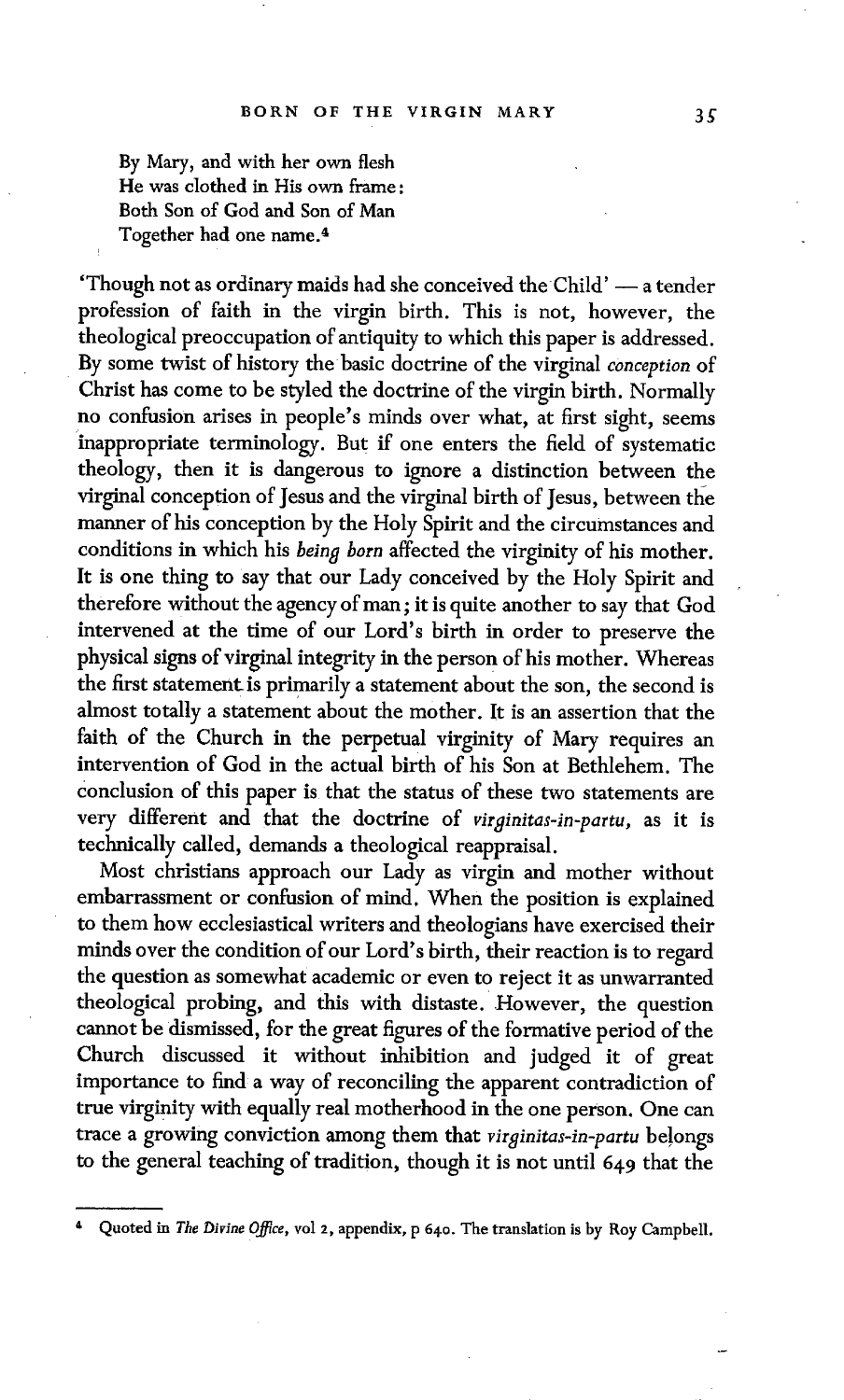Church felt it opportune, by conciliar decree, to express this conviction in a definitive formula which linked virginal conception and virginal birth in one statement.

If anyone refuses to confess, in agreement with the holy Fathers, that the holy and immaculate Mary, ever virgin, is properly and truly Mother of God, inasmuch as, at the end of the ages, by the power of the Holy Spirit and without the agency of human seed, she truly and in an especial manner conceived God the Word himself, who was born of God before all ages, and gave birth to him without experiencing corruption *(incorruptibiliter genuisse),* her virginity remaining ever inviolable and abiding intact after His birth, let him be condemned.<sup>5</sup>

The question that must be confronted is whether this kind of affirmation is required for the acceptance of a more basic statement about our Lady -- that she was ever virgin, i.e. before, in and after the birth of Christ. The thesis which this paper puts forward is that the so-called traditional adherence to the doctrine of *virginitas-in-partu* is something to be questioned, not because of what it was trying to defend, hut because the defence itself was erroneous. Whereas the opinion that the virginal conception can be licitly accepted as a mere *theologoumenon*  is open to the gravest difficulties, these difficulties cannot be urged against the doctrine of *virginitas-in-partu.* By *theoIogoumenon* we mean 'a deduction reached by theological reasoning from other accepted religious truths, or the expression in another form of a religious truth' .6 Even this may be asserting too much, and given the weight of tradition in this matter, by which I mean the constant and unvaried repetition for so long of the same argument, and its defence against attack, it is wise for the theologian to proceed with some caution.

The systematic theologian is confronted with a constant belief that the actual birth of our Lord in no way impaired the virginity of his mother, and this is a datum he cannot neglect. At the same time, at least from the end of the third century, the belief was explicit in many quarters that this required a *miraculous* preservation of the physical signs of virginity. Patristic writers who spoke to this belief regarded it not as a biological but a *theological* question, touching our understanding of the mystery of the Incarnation. Clearly they were looking at this mystery from the point of view of the co-operation of our blessed Lady

<sup>5</sup> Cited in 'The Virgin Birth: a theological reappraisal', by Alan C. Clark, in *Tlieologtcal*  Studies (December 1972), p 577. Cf DS 503 (256), where a variant reading is quite possible, thereby radically changing the sense.

McHugh, p 309.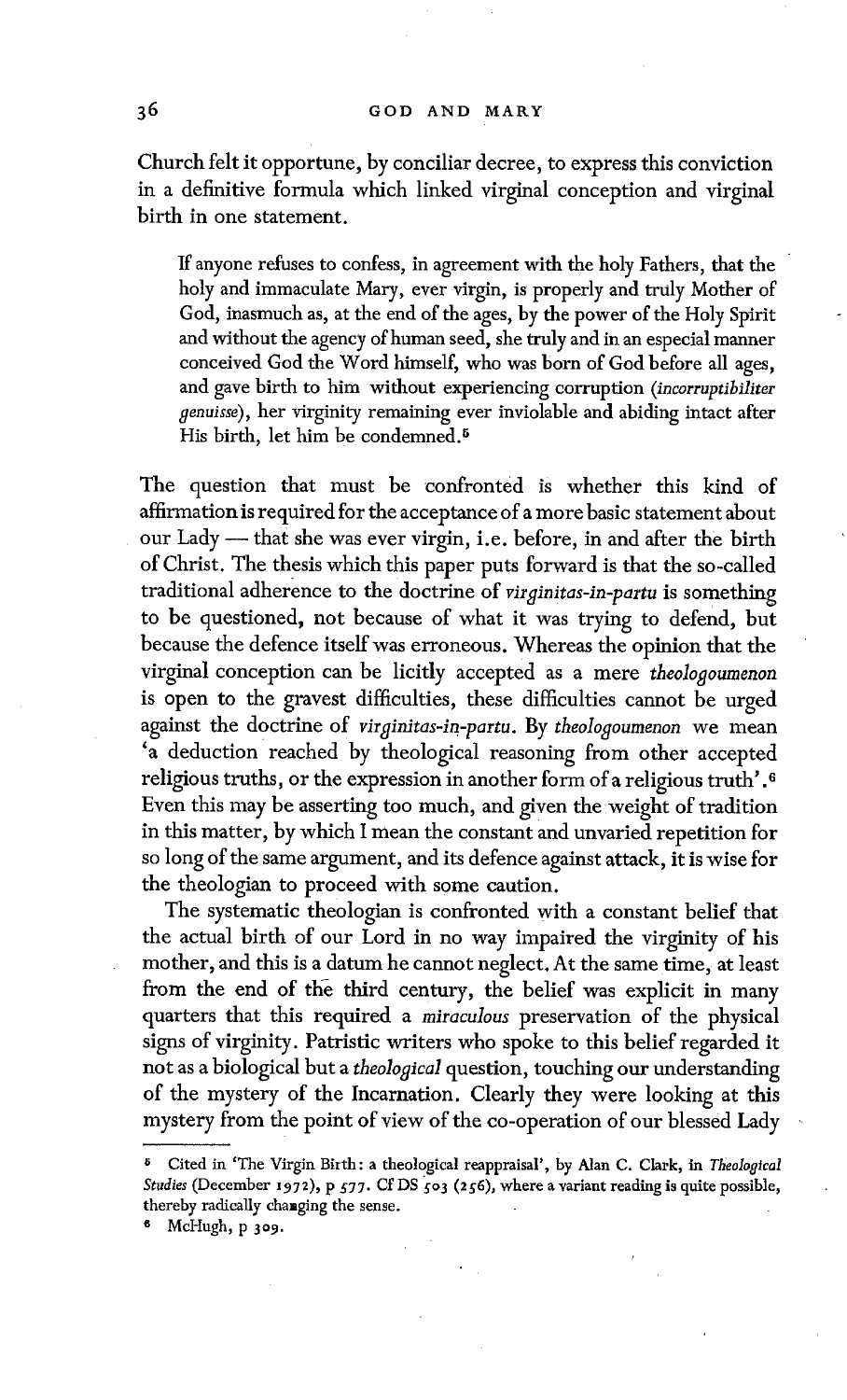in giving to the world her Son who is God. With unswerving faith they, even as we, attested to Mary's virginity, and their appreciation of this fact was deeply religious. It was an intuition of faith and fully grounded in the scriptures. However, once further factors of a cultural kind, based on contemporary understanding, began to enter into the defence of this faith, we need to distinguish the constituents of the defence from the faith defended. It is apparent, in any study of the relevant documents, that their appeal to scripture is extremely questionable and, in any case, required a reading of the scripture in the light of a conviction already held from another source -- an attitude which would not be acceptable today without severe qualification. In a desire to affirm the totality and perfection of Mary's life-long virginity, whose religious significance they clearly acknowledged, they were led into affirmations that now seem to be irrelevant. Admittedly, this conclusion may appear over-assertive. It is not impossible that they were right for the wrong reasons, but this possibility is incapable of verification. However, my immediate task is to sketch the historical development of the doctrine and to examine its credentials.

## *The historical development of the doctrine*

No significant official declaration by the Church concerning *virginitas-in-partu* has been made since the first Lateran Council already noted. This was not indeed a general Council, though it was given considerable authority. Reference to our Lady's perpetual virginity is 'occasional', opportunity being taken to express traditional belief. In preparing the third 'Canon, where this belief is stated, no attempt was made to discuss the ingredients of the belief, presumably because none was needed. It was universally held, and it is noteworthy that ahnost a thousand years later Paul IV took advantage of a similar opportmaity in his Constitution *Cum quorumdam* (1555), when he was condemning the unitarian doctrine according to which our Lord was conceived not by the power of the Holy Spirit but through the agency of Joseph.<sup>7</sup> As I will point out later, the Schoolmen felt the weight of this constant repetition of the same thing, and whatever their personal puzzlement about the patristic insistence on a miraculous birth as integral to the belief that our Lady is ever a virgin, they had neither the desire to question it nor did they feel free to do so. Up to recently, mariologists have felt the same way, but not without a certain uneasiness that has arisen from a growth in emphasis on the dignity of motherhood, of which Mary, the

Clark, note 1, p 577. Cf DS 1880 (993).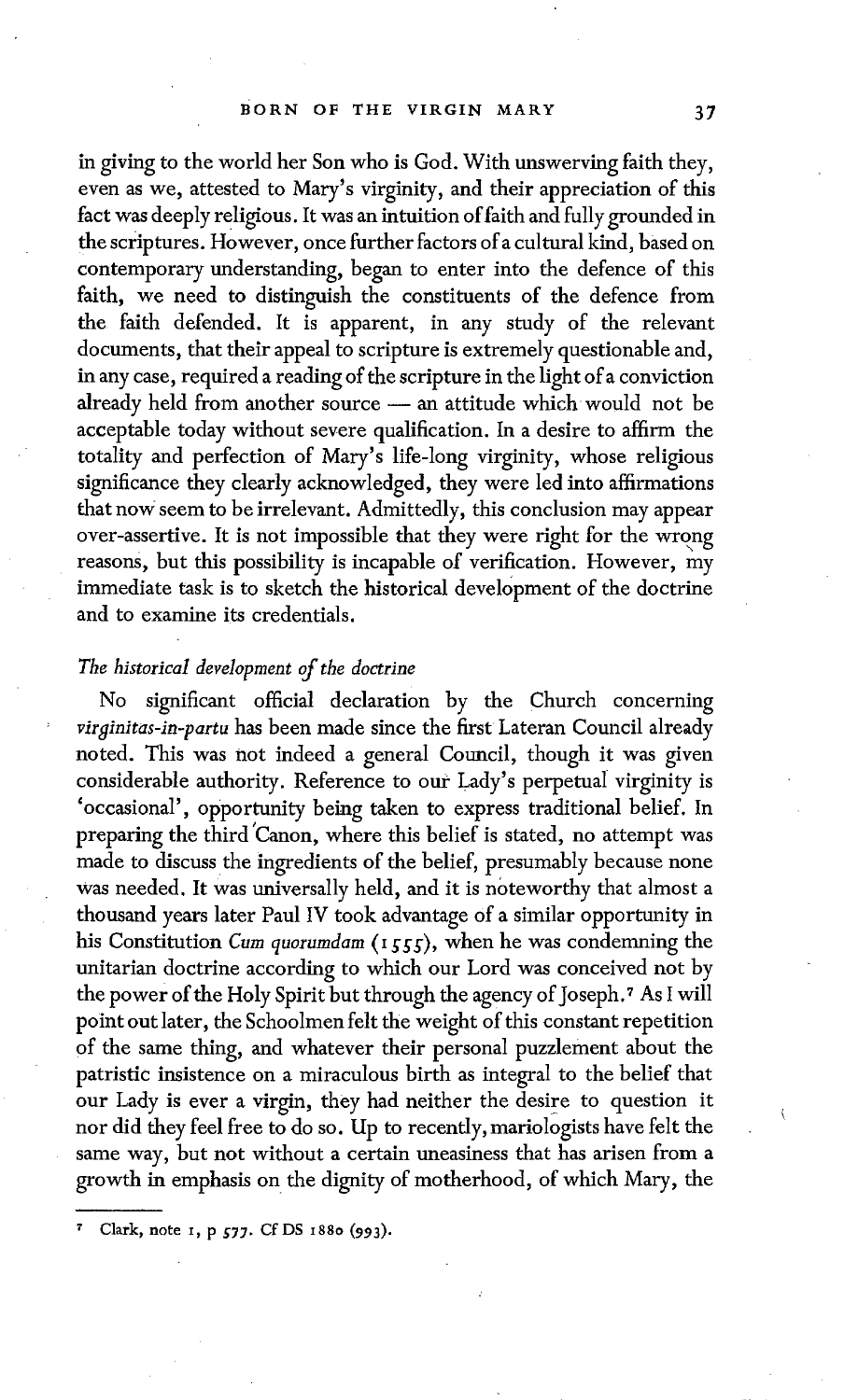Mother of Jesus, is the great and unchallengeable model. It is because Mary really underwent the common experience of motherhood that mothers feel the strength of a personal and common bond with her. Something would be lost, it is suggested, if Mary were exempt from the actuality of childbirth. If her Son were like to us in everything but sin- and we know what this implied for him -- then would not his mother also accept the full experience of her humanity? It is important to comment here that we are not referring to the pain of childbirth so much as to the personal co-operation of the mother in the birth of her child. The intensely simple words of the gospel text would seem to suggest that there was no obvious difference in the birth of Jesus and the birth of any first-born: 'And while they were there the time came for her to be delivered, and she gave birth to her first-born son and Wrapped him in swaddling clothes'.<sup>8</sup>

The Fathers and ecclesiastical writers (Ignatius of Antioch, the *Odes of Solomon,* Justin Martyr) ° up to the middle of the second century, add nothing to the evidence of the gospels. The idea of *virginitas-in-partu* was not the preoccupation of the infant Church. In the latter part of the second century, however, we encounter the phenomenon of the apocryphal scriptures. These imaginary accounts include details of our Lord's birth and early life and probably witness to popular demand. From a sentence quoted in Clement of Alexandria,<sup>10</sup> we know that the story of a midwife being present at the birth was current in the second century, though Origen  $(185-253)$  is the first to mention the *protoevangelium of James, in which it is recounted.<sup>11</sup> It is worth recalling* that gnostic influence was at work in Egypt, and in any case docetism was prevalent in certain circles from an early date, involving the denial of the reality of Christ's birth. It is justifiable to conclude from these incongruous attempts to fill out the simple evidence of the scriptures that the question was beginning to be raised in some quarters of the reconciliation of Mary's virginity with the incontestable fact of her motherhood and childbearing. It will be some time before a growing concentration on the value of consecrated virginity will sharpen the issue, and influence the formulation of christian teaching of Lateran I.

*<sup>8</sup> Lk 2, 6-7.* 

<sup>&</sup>lt;sup>9</sup> Ignatius, Ad Smyrn. 1, 1; Ad. Eph. 19, 1; Odes of Solomon 19 (ed. J. H. Bernard, in Texts *and Studies* 8/3) ; Justin, *Dial.* I oo (cfalso 84). For a survey of the pertinent patristic material, cf Walter J. Burghardt, in J. B. Carol (ed.), *Mariology I* (Milwaukee, 1955), pp 117-32; 2 (Milwaukee, 1957), pp 100-16.

<sup>10</sup> *Stromata 7*, 16 (PG 9, 529-32).

<sup>11</sup> Cf *Protoevangelium of James,* ed. Tischendorff (Edinburgh, 1870) ; the story is recounted in nos 19-20. Cf also the *Ascension of Isaias*, ed. E. Tisserant (Paris, 1909), pp 202 ff.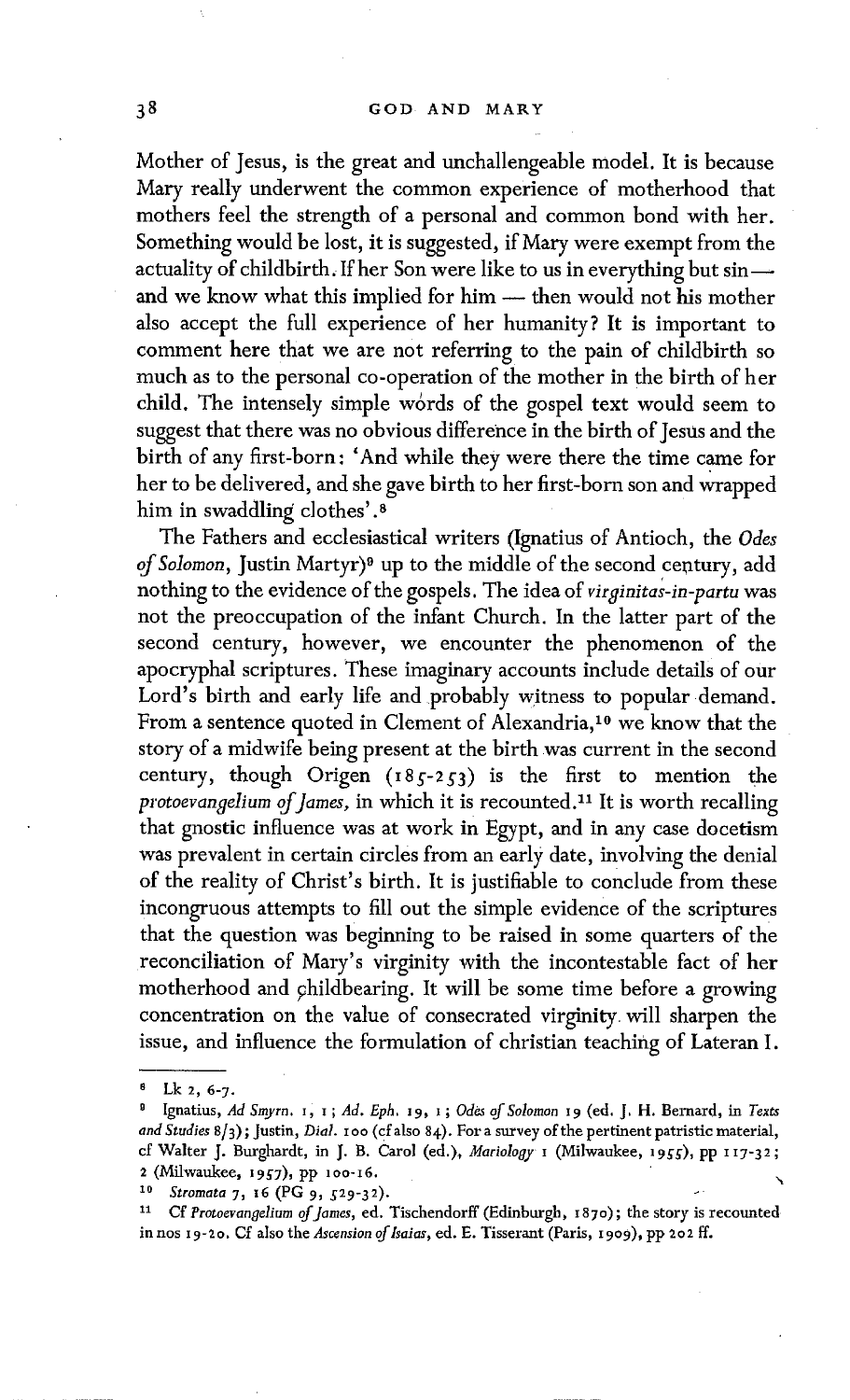Nevertheless, quite suddenly and quite early, we find a marked conviction among christian writers that our Lady bore her son without pain, or if one may put it so, in joy. The *Odes of SoIoraon* have it; the same idea is apparent in Justin and in Irenaeus.<sup>12</sup> In fact it may be that the future development of *virginitas-in-partu* is not unconnected with this simple and primary conviction. We are in fact going to face two strands in the development of belief: one that our Lady bore her son in joy, and another that this birth, by a miracle, involved no change in our Lady's body. The one can indeed be true without the other, but it is unnecessary to argue this in detail.

With the hardy Tertullian (c. A.D. 220), we have one of the first to approach the issue in clear terms. In his *De Came Christi,* he addresses Marcion and Valentinian, both of whom deny the reality of Christ's birth. 13 It is a highly polemical work, well salted with rhetoric and with much appeal to detail; but he openly denies that the birth of Christ needed a miracle. With admirable clarity he asserts that the birth was 'virginal' because Mary had no prior marital relations with Joseph. He is unambiguous in his belief in a virginal conception but denies a virginal birth involving a miraculous intervention.

Origen likewise does not see any contradiction between normal birth and the preservation of our Lady's virginity, to which he attaches great importance. He is one of the first to show the preoccupation of the early centuries with the 'unopened state' of the womb to indicate physical virginity, but argues that Mary is unique in so far as the act of childbearing rather than sexual congress was responsible for the opening of the virginal womb, and this fact preserves her virginity.<sup>14</sup>

Clement of Alexandria belongs to quite another current of ideas. There can be no doubt that he explicitly holds *virginitas-in-partu, a*  miraculous birth. 15 He realized it was not held by a great number, who wished to maintain that Christ's birth was perfectly normal and natural, but he protested vigorously against these views.

We now come to the fourth century. From the evidence of the *De*  recta in Deum fide,<sup>16</sup> it is clear that the doctrine of the miraculous birth is still viewed with a certain disquietude. But there is already a growing conviction that the perpetual virginity of Mary involves something

 $12$  Cf Clark, note  $\zeta$ .

*<sup>18</sup> Corpus Christianorum, Series Latina 2, p 914.* 

*z~ In Lucam horn.* I4: PG x3c. I836c.

<sup>&</sup>lt;sup>15</sup> *Stromata 7, 16: PG 9, 529-32.* 

*<sup>1~</sup> De Virginitate* 4, I4. Cf Philip J. Donnelly. 'The perpetual Virginity of the Mother of God', in Caro]~ *Mariology, 2, p 273.*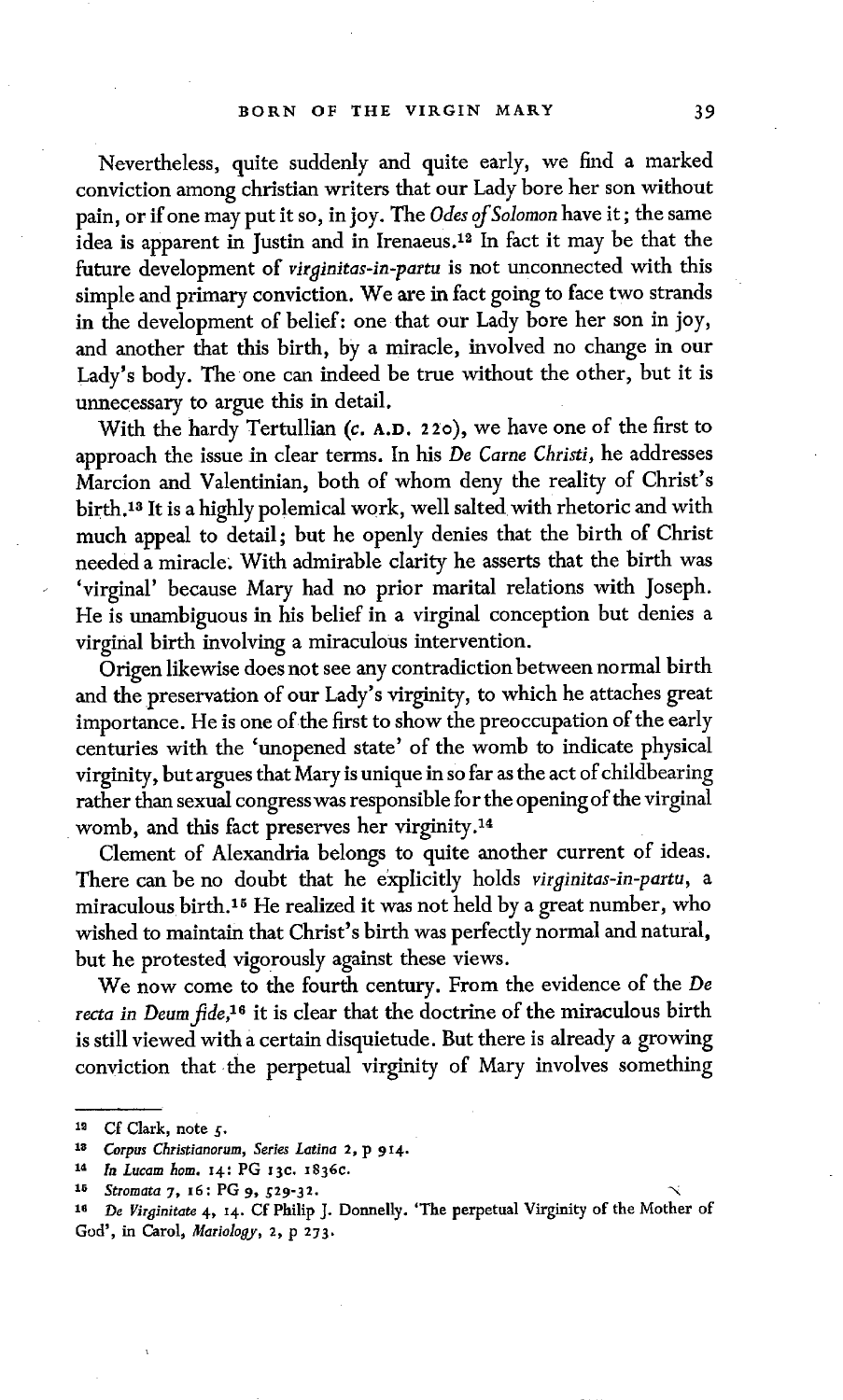unique in the manner in which she gave birth to Christ. An important feature is that what was done in our Lady does not obtain in any other woman who bears a child. This action, ascribed to God, is necessary because of an insistence on what was generally accepted to be the sign of physical virginity. Human birth would destroy this: therefore God must preserve it. Here is the basic argument upon which all further speculation will focus. It is worth noting that St Jerome, writing in the second half of the fourth century against Helvidius, shows a spontaneous acceptance of the reality of our Lord's birth. While using the wellknown comparison between the entry of our Lord into the upper room and his entry into his mother's womb at conception, he shows no inclination to assert any miracle at the time of birth. 17 But it will come as no surprise that the great champion of virginity, St Ambrose, was an unequivocal defender of the physical virginity of Mary *in partu*.<sup>18</sup>

There can be little doubt that at the end of the fourth century, virginitas-in-partu had come to stay. From now on all ecclesiastical writers will accept that the mere lack of sexual congress cannot be a sufficient *sign* of the virginal state of the Mother of God when she came to childbirth. There is a hardening of the position concerning the 'opening of the womb' which earlier writers were content to interpret in the general sense of coming to birth. From now on it is interpreted as necessarily causing a rupture of the virginal seal, which had to be unambiguously denied. Consequently, our Lord issues from the *dosed*  womb of his mother by divine intervention. Furthermore; the absence Of pain would seem to be related to a particular understanding of the physical process of childbirth rather than to the reflection that, because of her sinlessness, Mary should not suffer the pain of Eve. The general position is not completely clear, but the affirmation of the birth without pain is constant. What began as a reflection on the reality of the incarnation has now become a problem in virginity, exacerbated by a

<sup>17</sup> CfClark, pp 582.

<sup>&#</sup>x27;From the beginning of his episcopate Ambrose was an ardent champion of virginity, and of the ascetical practices of egyptian monasticism, made known to the west by St Athanasius, who spent several periods in exile in Trèves, Rome and Northern Italy. These ideals and practices were by no means received with universal favour. The west, just before the Council of Ephesus (431), had advanced far beyond the east, and had reached a settled and inescapable conviction concerning Mary's personal sanctity and her perpetual virginity. In the east nothing absolutely decisive had been accepted universally on these two fundamental points of Marian theology. There were still opponents of her virginity, who were not, for this reason alone, considered to be heretics. The primary reason for the superiority of the west was the remarkable initiative of St Ambrose, of his great disciple, St Augustine, and of St Jerome' (Donnelly, *art. cit.,* pp 282, 291).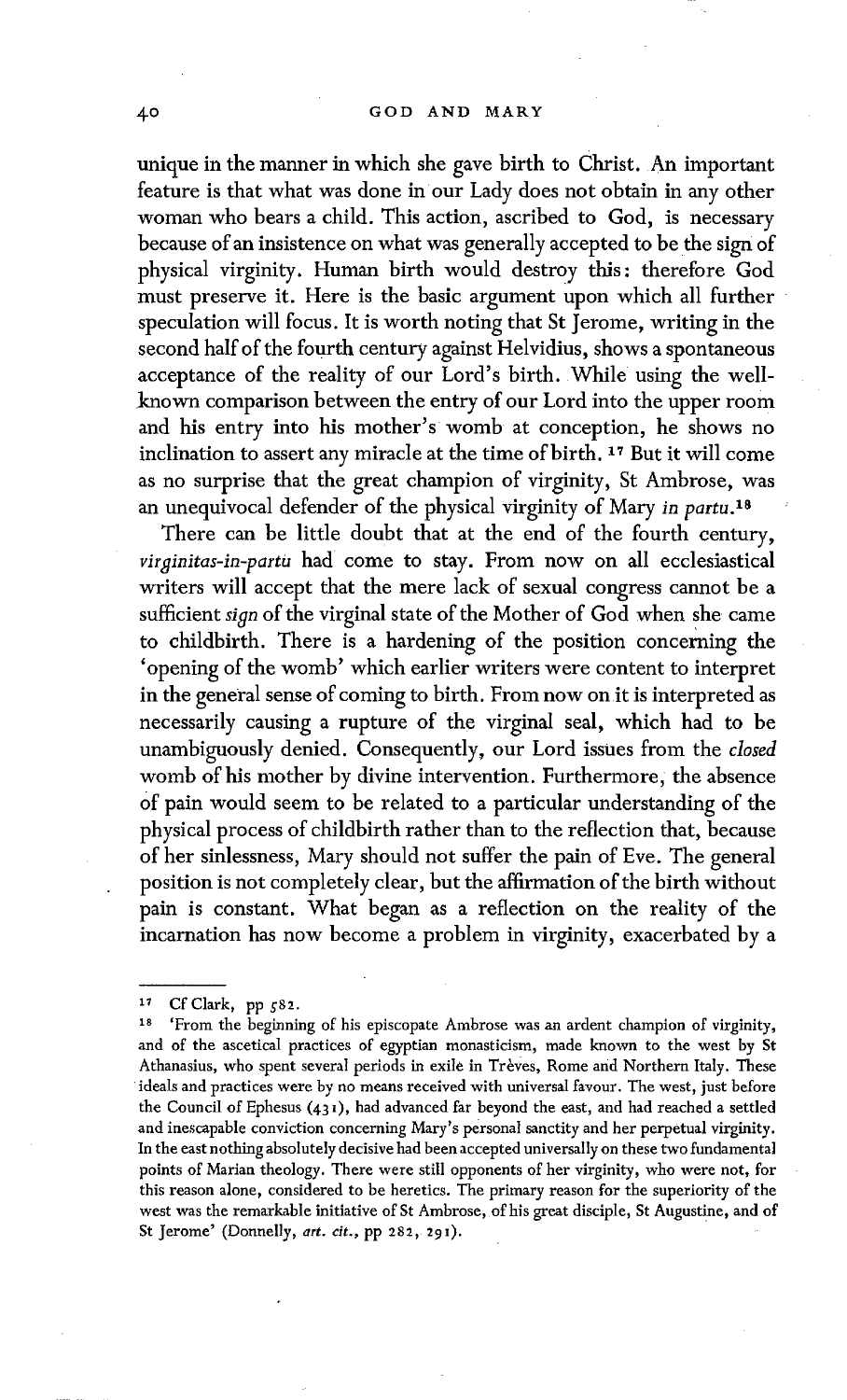particular concept of physical virginity which will bedevil the sober speculation of the great Schoolmen. Interwoven in all this type of thinking is the medieval idea of *corruptio,* and the mistrust of human sexuality. St Thomas sums up the position of the Masters of the thirteenth century and their followers : 'The Virgin Mother of God is exempt from this condemnation (i.e. Eve's); for, conceiving Christ without the intervention of sin and without any agency of man, she gave birth without pain and her integrity untouched, maintaining in its completeness her physical virginity' .19 In beautifully tender words, in his *Commentary on the Ave Maria~* he says: 'She conceived without corruption; she found peace in her pregnancy; and she bore the Saviour with joy'. 2°

There is no space to discuss at length the intricate speculations of the Schoolmen regarding the compatibility of virginity with motherhood. The biological ideas of the time had their influence, but the intellectual preoccupation of theology was to maintain the totality of Mary's virginity. The speculation moves into the area of the state of innocence -- a fertile field for understanding the influence of sin on human activities.<sup>21</sup> These men were too intelligent not to realize that a purely physical detail is not of the essence of virginity, perfectly aware that this detail is something normal but not necessary. But at the end of the argument the traditional datumwins the day. St Thomas, for example, finds himself in the inconsistent position that, within his bold and decisive analysis of virginity, an accidental element is still regarded as a necessary feature in the person of the Mother of God.

To sum up: from the seventeenth century onward, until very recent times, there has been no development in the Church's understanding of Mary's perpetual virginity as regards the doctrine of *virginitas-in-partu.*  A fair comment would be to say that *virginitas-in-partu* does not figure expressly in the day-to-day preaching of the Church and therefore can be disregarded ; but to return to a point already made, by the time of the outbreak of the second world war, men of the stature of Merkelbach were already looking for a certain room to manoeuvre.<sup>22</sup> It was at this time that a manuscript was being prepared by Albert Mitterer, which would start a process of rethinking that is still in a certain sense unresolved. 28 Put in the form of a question, it is this : Can one hold the

<sup>&</sup>lt;sup>19</sup> Sum. theol. III, q. 35, a. 6, *ad Im*.

<sup>20</sup> Cf Clark, p 585.

<sup>21</sup> **Cf Clark, pp** g85-9.

Clark, p 589.

*<sup>22</sup> Dogma und Biologic der Heiligen Familie* (Vienna, z952 ).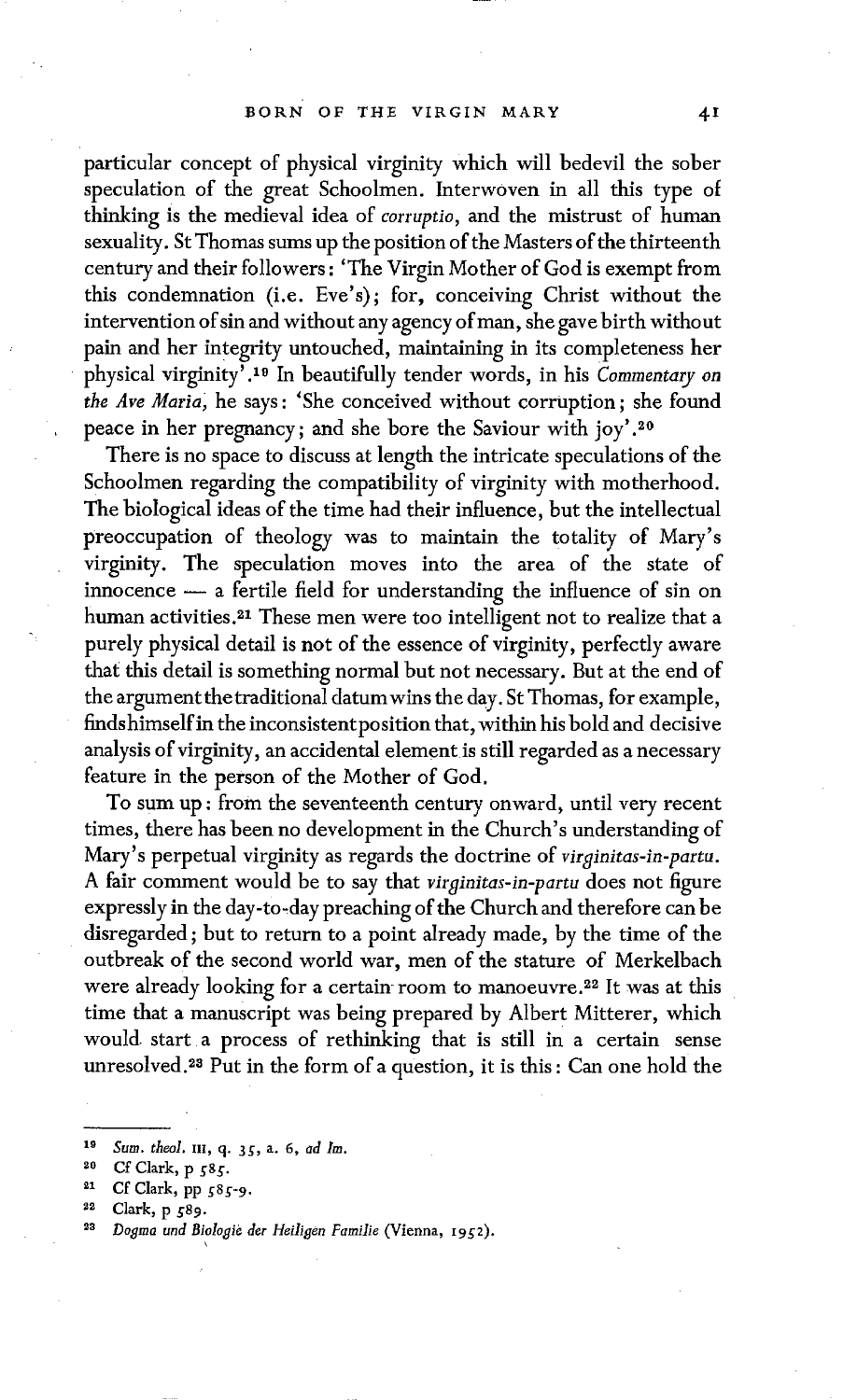/

dogma of Mary's perpetual virginity, while denying the miraculous mode of birth for Christ? I think there is little doubt that one can, and more than that, one should.

### *A contempormy approach*

It is one thing to show the hollowness of the patristic defence of our Lady's virginity in so far as it is linked to a misunderstanding of biological processes. Mitterer has adequately closed that discussion. But it should be noted that his prime preoccupation is with the demands of physical motherhood, and it is to vindicate the motherhood of Mary that he dismisses the irrelevancies of the patristic defence of her virginity. His study is, of course, limited to an analysis of St Thomas Aquinas's teaching and it is only by inference that he undermines the tradition the former endeavoured to substantiate.

We can, in the light of the summary of patristic and scholastic evidence, enlarge the discussion, we need to approach the tradition with sympathy as well as with theological rigour. To put it plainly, the Fathers were confronted with facts they found impossible to reconcile with the Church's faith concerning Mary's perpetual virginity. For in Mary's case, virginal organs are behaving non-virginally. The patristic reaction seems to be based on an expectancy that these organs should retain their pristine physical state both during and after this particular and unique parturition. It was accepted that perpetual virginity is incompatible with obviously parous organs; for the latter were inevitably modified by pregnancy and birth unless God intervened. As the virginal conception was a unique intervention of God requiring only the consent of the handmaid of the Lord, the Fathers of the third century onward found no difficulty, if their understanding of virginity required it, to continue that intervention into the actual birth itself. They suspected. stigma and blemish - there could be none : so the presumptive stigma and blemish must be removed. The cultural, non-theological factors, their appreciation of the unique virginity of our blessed Lady, led them to neglect what they clearly understood but which failed to influence their reasoning -- that the ordinary physical signs of pregnancy, birth and lactation were of *themselves* a signal glorification of Mary's sinless body: 'Blessed is the womb that bore yon and the breasts that you sucked'.<sup>24</sup> As St Thomas himself formally understood, the Fall would have made no radical difference to the natural characteristics of men, male or female.

**2~ Lk I~, 27.**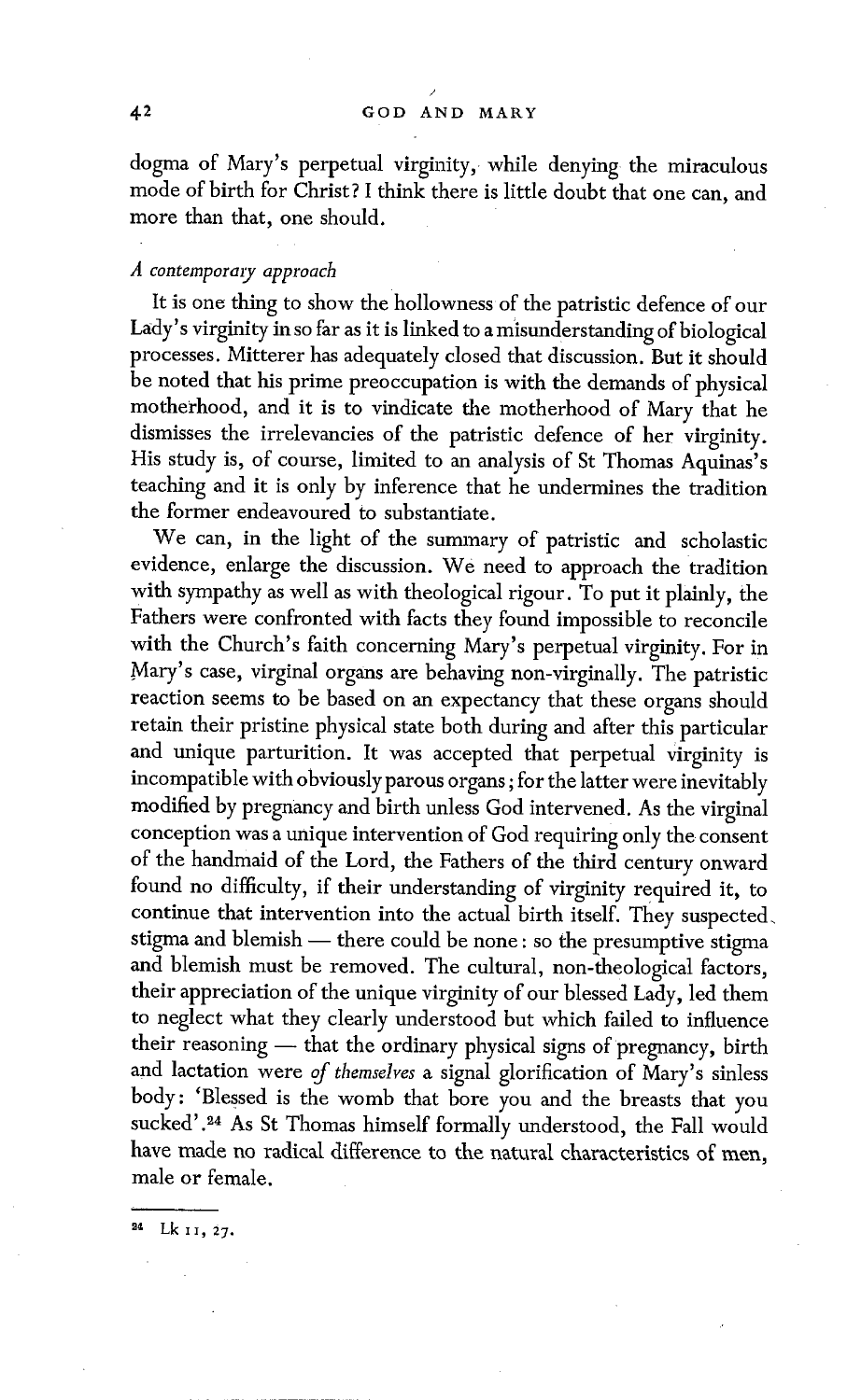The question at issue seems to be basically hermeneutical, requiring us to get-inside the horizon of a former age and to decipher the argument in terms of that age. This has its difficulties, but I think the point has been made successfully.

However, mention has already been made of two strands of thinking in connection with the theme we are discussing, the first of which to appear in time concerned the 'painlessness' of our Lord's birth. We know far more about the pains of labour and childbirth these days, even of the possibility that all anguish can be absent even in a young *primipara.* We are moving, of course, in an unknowable area when, with reverence, we reflect on such possibilities regarding our blessed Lady. But it is at least appropriate that she who was full of grace, without the tensions of sin and concupiscence, should give birth to her Son with complete relaxation of mind and body, and with a great and ineffable joy of soul. That is all we can say on this point but it is, to my mind, more than enough for our reflection.

But before offering a theological appraisal of what are the demands of faith *vis-à-vis* the so-called 'common teaching' regarding *virginitas-inpartu,* a cautionary note needs to be sounded. Our deeper understanding of the basic dogma of the virgin birth  $($  = the virginal conception) of our Lord and a growing awareness of the factuality of his entrance into our history along with a consequently profounder appreciation of the motherhood of Mary, should not bewitch us into neglecting the guidance of the great ages of patristic learning and spirituality, nor dissuade us from reflecting unremittingly on the pre-eminent mystery of Mary's perpetual virginity, and on the riches contained in Lk 11, 27. In Mary we are confronted with virginal love of a kind that is unique. Little wonder that the Fathers resorted to the only equipment they had available to defend at all costs this reality of the gospel.

In all modesty I suggest that we no longer need this equipment, for the reasons which follow.

Christ, our Saviour, accepted our humanity in all its fulness, limitations and conditionings, sin excepted. Virginally conceived, he developed before and after birth like any other child. But he accepted this nature of ours not only as it affected those closely associated with him in his paschal mystery  $-$  his mother, his friends, his enemies. Consistently, he accepted the human condition (hunger, thirst, sleeplessness, pain, death) and never protected himself from its consequences. Mary was intimately joined to her son in his redemptive mission. Nothing suggests that he sought to relieve her of its continuing cross. It would seem incongruous to demand any exemption from this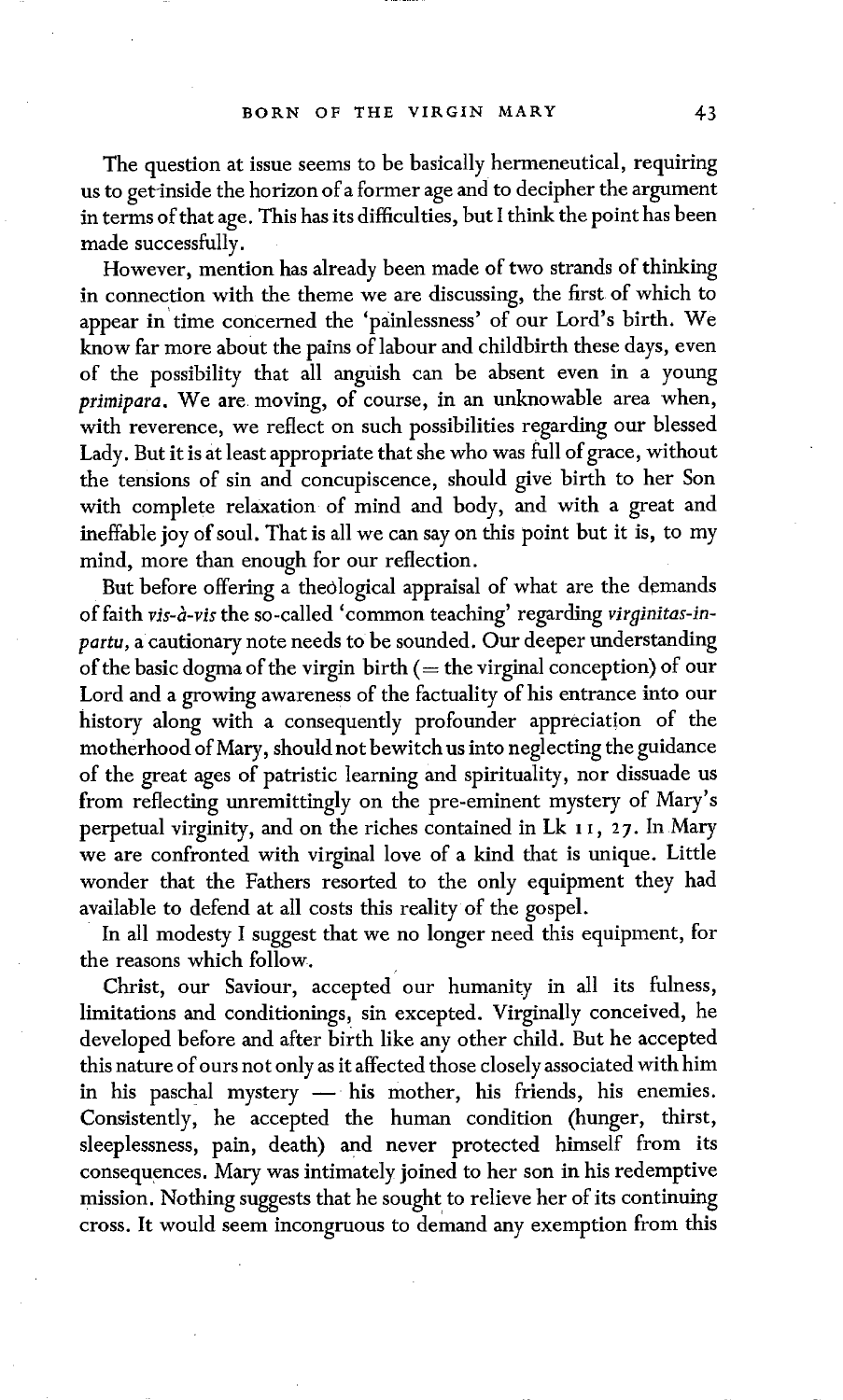condition in his birth. Mary's *fiat* was an acceptance of his history and his humanity.

If God's special intervention does not seem required to preserve the dogma of her perpetual virginity, then we are at liberty to see the patristic evidence as one theological explanation and not pertaining to the substance of faith. This would permit the development of another theology of the virginal birth of Christ. It could be based on the following points :

I. The pregnancy, birth, and infancy of our Lord followed strictly the natural order.

2. The birth would be similar to birth in the state of innocence.

3. No suspension of natural law is required, particularly because virginity, in *its fullness,* does not require the presence or absence of the presumptive sign.

4. The dogmatic formula *virginitas ante partum, in partu, et post partum*  is substantially and absolutely true. It is a clear enunciation that our Lady remained a virgin *throughout her life.* If the words *virginitas-in-partu* are taken in isolation, they are an assertion that when Mary's uterus acted maternally, this involved no impairment of her virginity. The *need* to assert this was contingent upon a particular understanding of virginity and this is not taught as of faith.

5. There is, therefore, no valid reason for the reversion of Mary's body to the condition obtaining prior to her conception of Jesus. This miracle would be pointless.

6. Our Lord's birth is the action of *his mother,* her gift to him even as to us.

### *Perspectives*

It is one thing to say that another theology of the *virginal birth of Christ* can be based on these points: it is another to construct that theology. Demolition work, however necessary, is a very minimal operation in ecumenical theology. What is offered now, very summarily, are two lines of thought consequent on the space created by the removal of a particular formulation of Mary's virginity as affected by the birth of her son.

In the eighteenth chapter of Dr John McHugh's magisterial work, to which reference has been made, a chapter entitled 'The Religious Significance of Mary's life-long Virginity', the author states: 'There is no reason why the Church should give her *more* honour because she was a *virgin* mother, *as long as we consider only the biological fact of the*